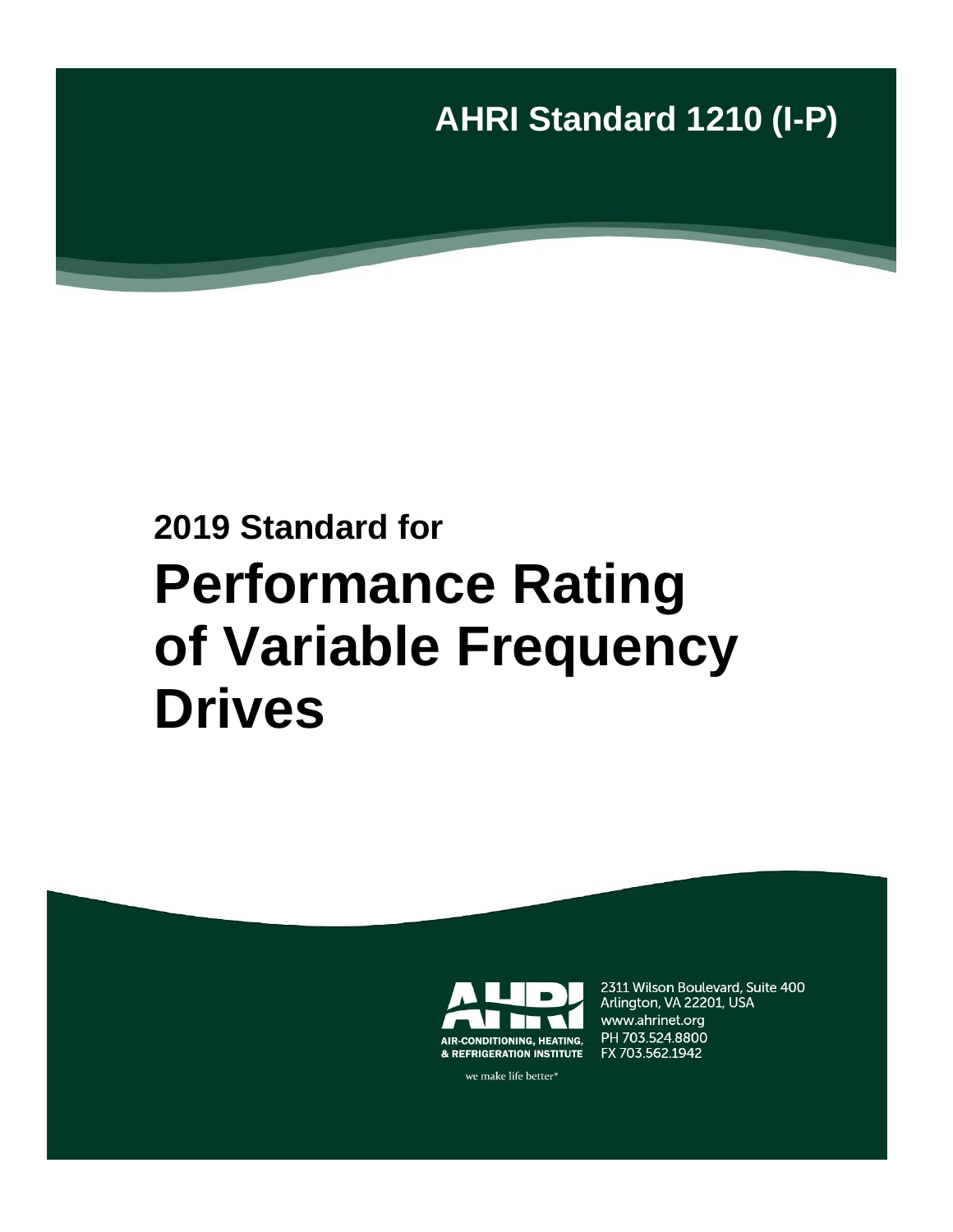## **IMPORTANT**

## *SAFETY DISCLAIMER*

AHRI does not set safety standards and does not certify or guarantee the safety of any products, components or systems designed, tested, rated, installed or operated in accordance with this standard/guideline. It is strongly recommended that products be designed, constructed, assembled, installed and operated in accordance with nationally recognized safety standards and code requirements appropriate for products covered by this standard/guideline.

AHRI uses its best efforts to develop standards/guidelines employing state-of-the-art and accepted industry practices. AHRI does not certify or guarantee that any tests conducted under its standards/guidelines will be nonhazardous or free from risk.

Note:

This standard supersedes AHRI Standard 1210 (I-P)-2017.

For SI ratings, see AHRI Standard 1211 (SI)-2019.

### **AHRI CERTIFICATION PROGRAM PROVISIONS**

The current scope of the Variable Frequency Drives Certification Programs can be found on AHRI website [www.ahrinet.org.](http://www.ahrinet.org/) The scope of the Certification Programs should not be confused with the scope of the standard, as the standard also includes ratings for products that are not covered by a certification program.

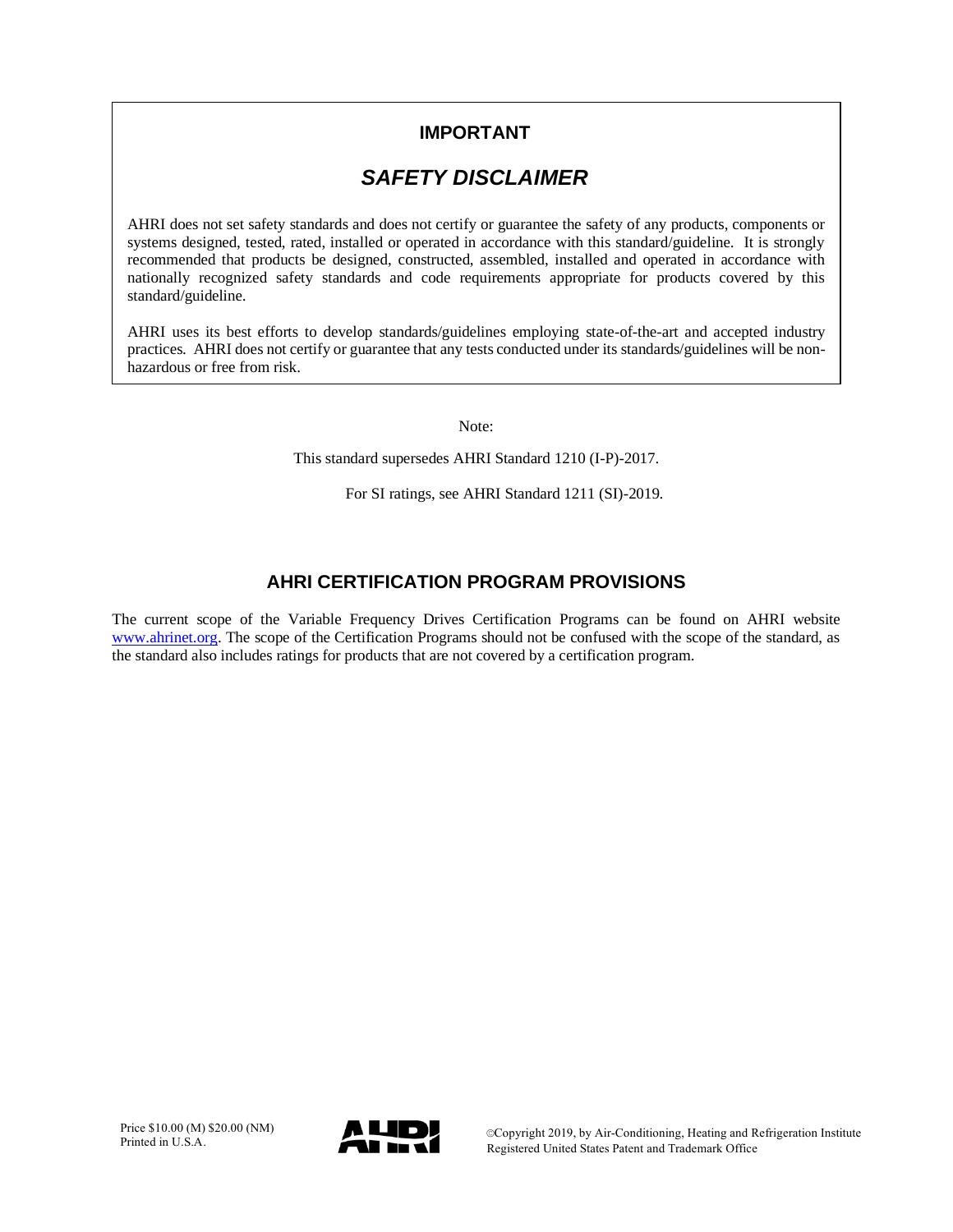#### **TABLE OF CONTENTS**

| <b>SECTION</b> | <b>PAGE</b> |  |
|----------------|-------------|--|
| Section 1.     |             |  |
| Section 2.     |             |  |
| Section 3.     |             |  |
| Section 4.     |             |  |
| Section 5.     |             |  |
| Section 6.     |             |  |
| Section 7.     |             |  |
| Section 8.     |             |  |
| Section 9.     |             |  |

#### **TABLES**

| Table 1. |  |
|----------|--|
|          |  |
| Table 2. |  |
|          |  |
| Table 3. |  |

#### **APPENDICES**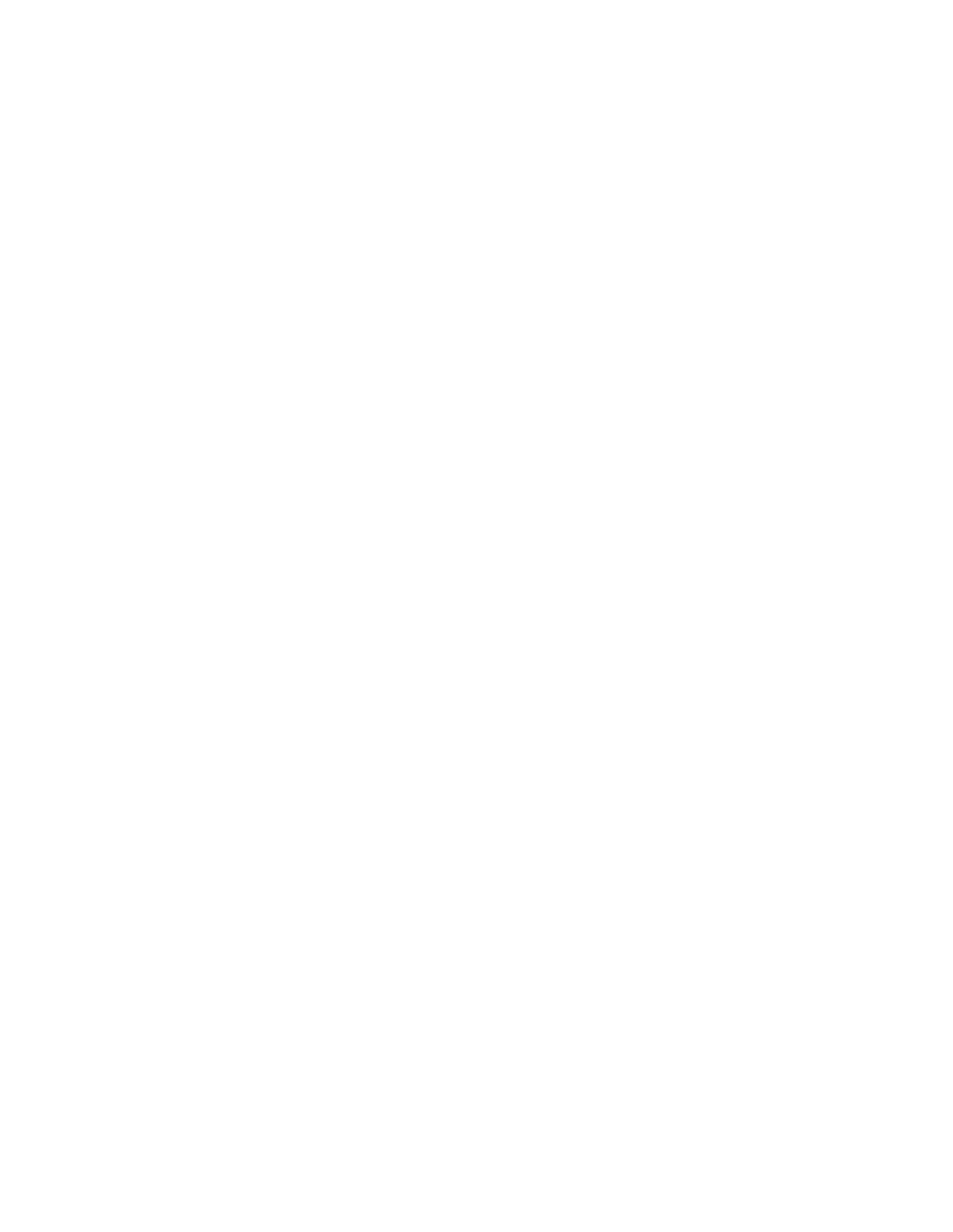# **PERFORMANCE RATING OF VARIABLE FREQUENCY DRIVES**

#### **Section 1. Purpose**

**1.1** *Purpose.* The purpose of this standard is to establish for Variable Frequency Drives (VFDs): definitions; classifications; general test requirements; rating requirements; minimum data requirements for Published Ratings; marking and nameplate data; and conformance conditions.

**1.1.1** *Intent.* This standard is intended for the guidance of the industry, including manufacturers, engineers, installers, contractors and users.

**1.1.2** *Review and Amendment.* This standard is subject to review and amendment as technology advances.

#### **Section 2. Scope**

**2.1** *Scope.* This standard applies, within the heating, ventilating, air-conditioning and refrigeration (HVACR) context, to 60 Hz VFDs used in the control of asynchronous induction motors. The range includes all those found within a building including: low voltage  $(\leq 600 \text{ V})$  and drives that are stand alone, not mechanically integrated into motors.

**2.2** *Exclusions.* This standard does not apply to VFDs applied to motors other than those listed in Section 2.1.

#### **Section 3. Definitions**

All terms in this document shall follow the standard industry definitions in the ASHRAE Terminology website [\(https://www.ashrae.org/resources--publications/free-resources/ashrae-terminology\)](https://www.ashrae.org/resources--publications/free-resources/ashrae-terminology), unless otherwise defined in this section.

**3.1** *Carrier Switching Frequency*. The frequency at which the power output devices of a VFD are switched on and off.

**3.2** *Constant Torque (CT)*. Applications where the torque requirement of the driven load remains constant or nearly so over the normal speed range of use. Positive-displacement pumps and reciprocating compressors are examples of constanttorque loads.

**3.3** *Drive System Efficiency.* Ratio of the output power from the motor to the input power of the VFD including motor and VFD losses.

**3.4** *Fundamental Current.* Root mean square (RMS) current of the first harmonic.

**3.5** *Impedance*.The measure of the opposition that a circuit presents to current.

**3.5.1** *Source Impedance*.The short-circuit power at the point of common coupling (PCC), divided by the rated apparent power of the drive and as defined in IEC Standard 61000-3-12, Section 3.14 Subsection C.

**3.6** *Individual Harmonic Current.* The ratio between the RMS value of the individual harmonic and the Fundamental Current.

**3.7** *Motor Insulation Stress*.The voltage stress placed on a motor's insulation due to high Peak Voltages and short-rise times that occur when the motor is driven by a VFD.

**3.8** *Motor Thermal Equilibrium*. When the observed temperature rise of the motor winding does not vary more than 2<sup>°</sup>F over a period of 30 minutes, or when the observed motor frame or core temperature rise does not vary more than  $2^{\degree}$ F over a period of 60 minutes.

**3.9** *Peak Voltage (Vpeak)*. The maximum instantaneous voltage measured at a motor's terminals when operated from a VFD.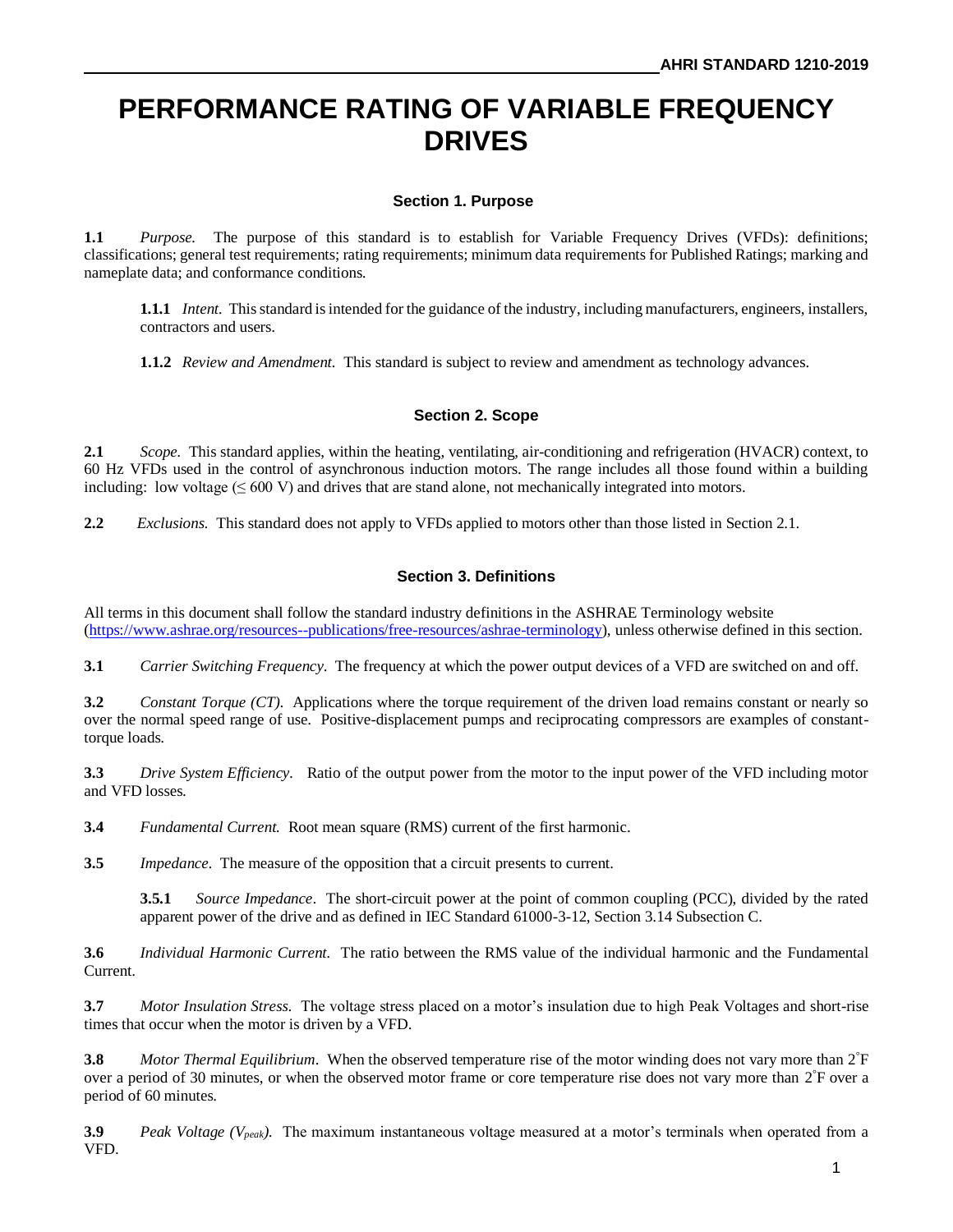**3.10** *Percent Speed*. The ratio of the measured speed to motor nameplate speed, %.

**3.11** *Percent Torque.* The ratio of the measured torque to the rated motor torque, %.

**3.12** *Power Line Harmonics*. Components of the power line voltage and current at the input of the VFD that are integer multiples of the fundamental sinusoidal frequency of the power source (example 60 Hz).

**3.13** *Published Rating.* A rating of the assigned values of those performance characteristics, under stated Rating Conditions, by which a unit may be chosen to fit its application. These values apply to all units of like nominal size and type (identification) produced by the same manufacturer. As used herein, the term Published Rating includes the rating of all performance characteristics shown on the unit or published in specifications, advertising or other literature controlled by the manufacturer, at stated Rating Conditions.

**3.13.1** *Application Rating.* A rating based on tests performed at application Rating Conditions (other than Standard Rating Conditions).

**3.13.2** *Standard Rating.* A rating based on tests performed at Standard Rating Conditions.

**3.14** *Rating Conditions.* Any set of operating conditions under which a single level of performance results and which causes only that level of performance to occur (e.g. line voltage, ambient temperature).

**3.14.1** *Standard Rating Conditions.* Rating Conditions used as the basis of comparison for performance characteristics.

**3.15** *"Shall" or "Should."* "Shall" or "should" shall be interpreted as follows:

**3.15.1** *Shall.* Where "shall" or "shall not" is used for a provision, that provision is mandatory if compliance with the standard is claimed.

**3.15.2** *Should.* "Should" is used to indicate provisions which are not mandatory but are desirable as good practice.

**3.16** *Supply Voltage (Vs)*. The line to line input voltage to the equipment at time of testing.

**3.17** *System Loss (Losssys)*. The combination of electrical and mechanical losses represented by the difference between input power to the drive and output power from the motor.

**3.18** *Total Harmonic Current Distortion (THDi)*. A measure of power line current distortion that sums the contributions of the Individual Harmonic Currents.

**3.19** *Variable Frequency Drive (VFD).* A power electronic device that regulates the speed of an alternating current (AC) motor by adjusting the frequency and the voltage of the electrical power supplied to the motor.

**3.20** *Variable Torque (VT)*. Applications where the torque requirement of the driven load is reduced as speed is reduced. Centrifugal fans and pumps are examples of variable-torque (VT) loads.

**3.21** *Voltage Rise Time.* The time required for the voltage to increase, measured at the motor terminals when operated from a VFD, from 10% to 90% of the VFD steady state DC bus voltage.

#### **Section 4. Classifications**

**4.1** *Classifications*. VFDs falling within the scope of this standard are defined in Table 1.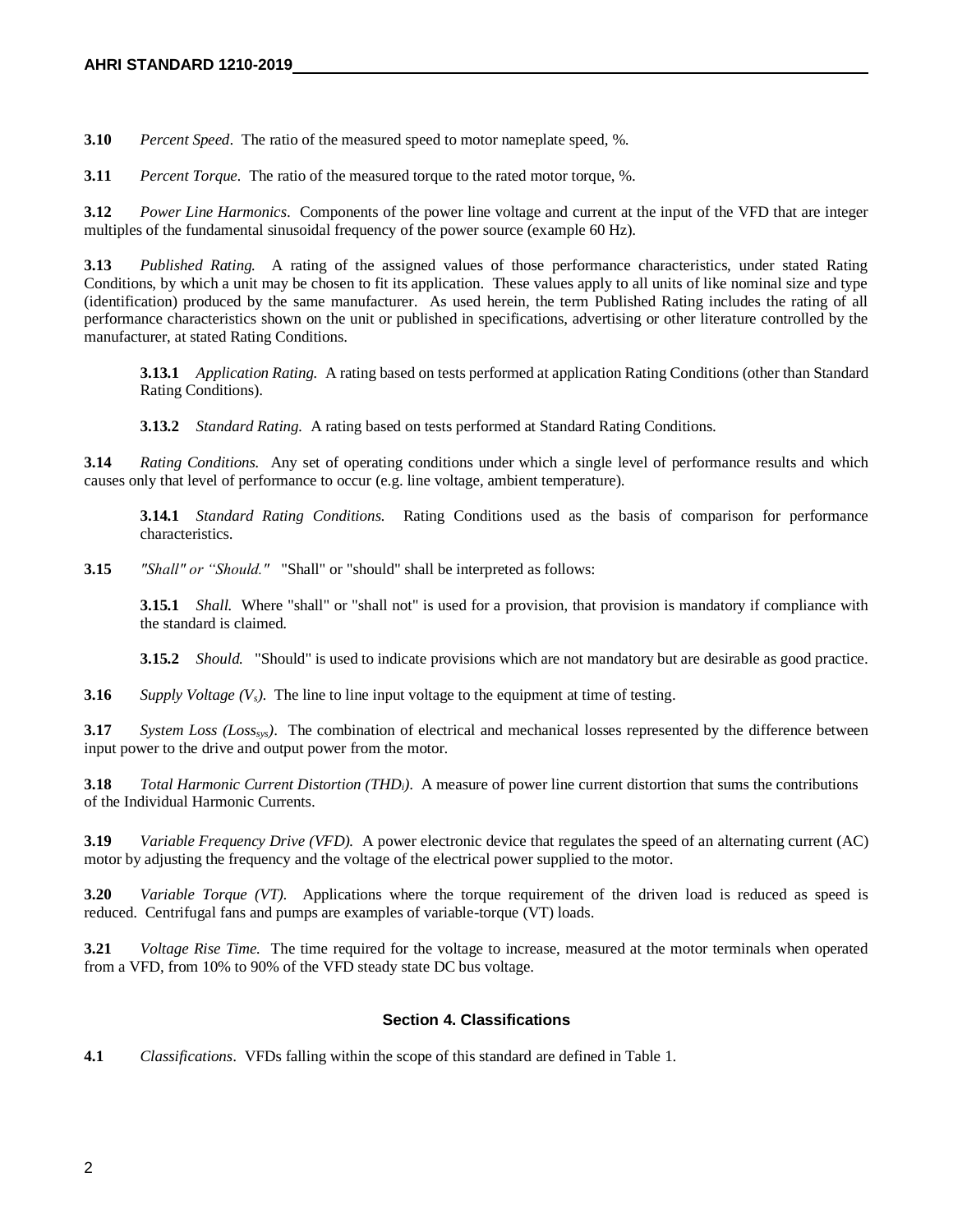| Table 1. Voltage and Power Classifications <sup>1</sup>         |            |            |            |
|-----------------------------------------------------------------|------------|------------|------------|
| VFD Voltage Rating, V                                           | 200 to 240 | 380 to 480 | 550 to 600 |
| Supply Voltage V <sub>s</sub> , V                               | 208        | 460        | 575        |
|                                                                 | 1.0        | 1.0        | 1.0        |
|                                                                 | 2.0        | 2.0        | 2.0        |
|                                                                 | 3.0        | 3.0        | 3.0        |
|                                                                 | 5.0        | 5.0        | 5.0        |
|                                                                 | 7.5        | 7.5        | 7.5        |
|                                                                 | 10.0       | 10.0       | 10.0       |
|                                                                 | 15.0       | 15.0       | 15.0       |
| VFD Power, hp                                                   | 20.0       | 20.0       | 20.0       |
|                                                                 | 25.0       | 25.0       | 25.0       |
|                                                                 | 30.0       | 30.0       |            |
|                                                                 |            | 40.0       | 40.0       |
|                                                                 |            | 50.0       | 50.0       |
|                                                                 |            | 60.0       | 60.0       |
|                                                                 |            |            | 75.0       |
| Note 1: Nominal horsepower ranges are determined for applied    |            |            |            |
| motors that fall within Sections 430.250 NEC Handbook full load |            |            |            |

current ratings table in amps.

#### **Section 5. General Test Requirements**

**5.1** *Test Requirements.* VFDs shall be tested in accordance with the procedures set forth in ANSI/ASHRAE Standard 222 and in this section.

**5.1.1** *Electrical Conditions*. Tests shall be performed at the voltages listed in Table 1 per the rated Supply Voltage V<sup>s</sup> and frequency of the motor drive systems unless otherwise specified in this standard.

Note: Since motor drive systems with a 230 V rating are commonly operated at a utilization voltage of 208 V, then all 230 V rated motors shall be tested at 208 V Class.

**5.1.2** *Power Source Requirements*.The power source shall meet the following requirements while measurements are being taken during testing:

**5.1.2.1** The power source voltage and frequency at the VFD input terminals shall be maintained during the test at the rated voltage of the motor (e.g. 208, 460, 575 V) and rated frequency with a tolerance of  $\pm$  0.5%.

**5.1.2.2** The power source voltage unbalance during the test shall not exceed 0.5%. Phase voltage unbalance shall be determined as defined in IEEE Standard 141.

**5.1.2.3** The source impedance of the power supply shall not exceed 1%.

**5.1.3** *Test Motor.* The motor selected for testing shall be a NEMA MG 1 design B four-pole matching the VFD voltage and horsepower.

**5.1.4** *Speed/Load Testing Points.* Table 2 shows the four (4) points for speed/load combinations where measurements are taken for Drive System Efficiency. Motor Insulation Stress and Power Line Harmonics will be tested at 100% speed and torque. Details of the procedure for each test are presented in ANSI/ASHRAE Standard 222.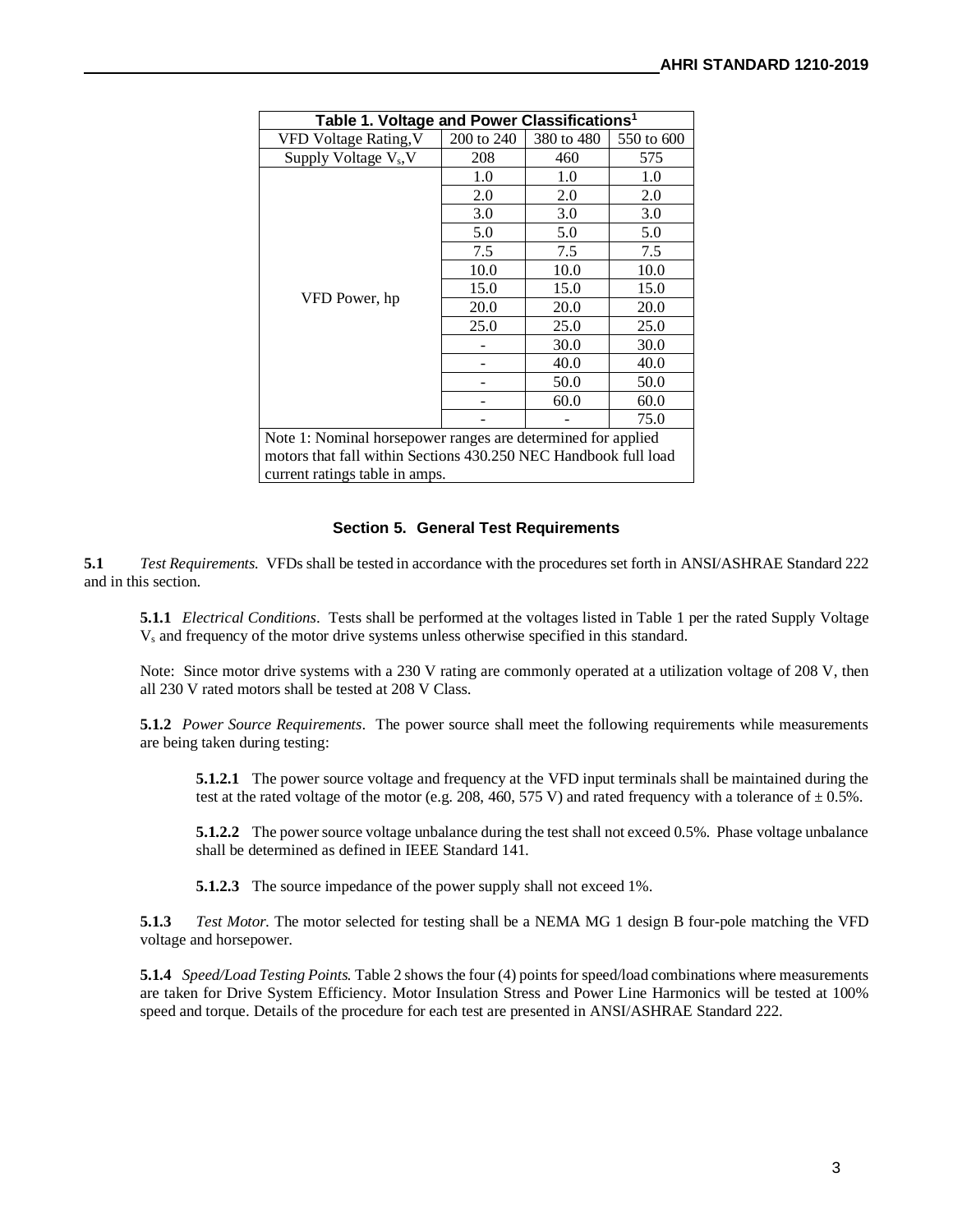| <b>Table 2. Speed/Torque Test Points for</b><br>Drive System Efficiency Test <sup>1</sup>                      |               |                  |                   |
|----------------------------------------------------------------------------------------------------------------|---------------|------------------|-------------------|
|                                                                                                                | Test<br>Point | Percent<br>Speed | Percent<br>Torque |
|                                                                                                                | 1             | 40%              | 16%               |
| Variable<br>Torque                                                                                             | 2             | 50%              | 25%               |
|                                                                                                                | 3             | 75%              | 56%               |
|                                                                                                                | 4             | 100%             | 100%              |
|                                                                                                                | 1             | 40%              | 100%              |
| Constant                                                                                                       | 2             | 50%              | 100%              |
| Torque                                                                                                         | 3             | 75%              | 100%              |
|                                                                                                                | 4             | 100%             | 100%              |
| 1: Output frequency or other readouts<br>Note<br>from the VFD shall not be used to determine<br>percent speed. |               |                  |                   |

**5.1.5** *Drive Settings.* The VFD shall be set up according to the manufacturer's instructional and operational manual included with the product. Manufacturers shall also provide parameter set-up summary including at minimum:

- **5.1.5.1** Carrier Switching frequency, Hz
- **5.1.5.2** Max frequency, Hz
- **5.1.5.3** Max output voltage, V
- **5.1.5.4** Motor control method (i.e. V/f ratio, sensor less vector, etc.)
- **5.1.5.5** Load profile setting (Constant Torque, Variable Torque, etc.)
- **5.1.5.6** Saving energy mode (if used)

One summary sheet shall be supplied for Constant Torque and a separate summary sheet for Variable Torque testing. Deviation from the resulting settings, such as Carrier Switching Frequency or load torque curves, for the purpose of optimizing test results shall not be permitted. For example, parameters dealing with carrier frequency shall be unchanged from one test to the other.

**5.1.6** *Motor Wires.* The three load current carrying conductors between the VFD and motor shall be part of a shielded cable intended for VFD/motor applications. This cable shall be a symmetrical type having copper conductors, type XHHW with 2 spiral insulations on the current carrying conductors, three smaller ground wires and an overall jacket made of type XLPE insulation. The cable shall be sized per Table 3. Where the cable is not available with the current carrying conductors in the sizes shown in Table 3, the next larger size shall be used.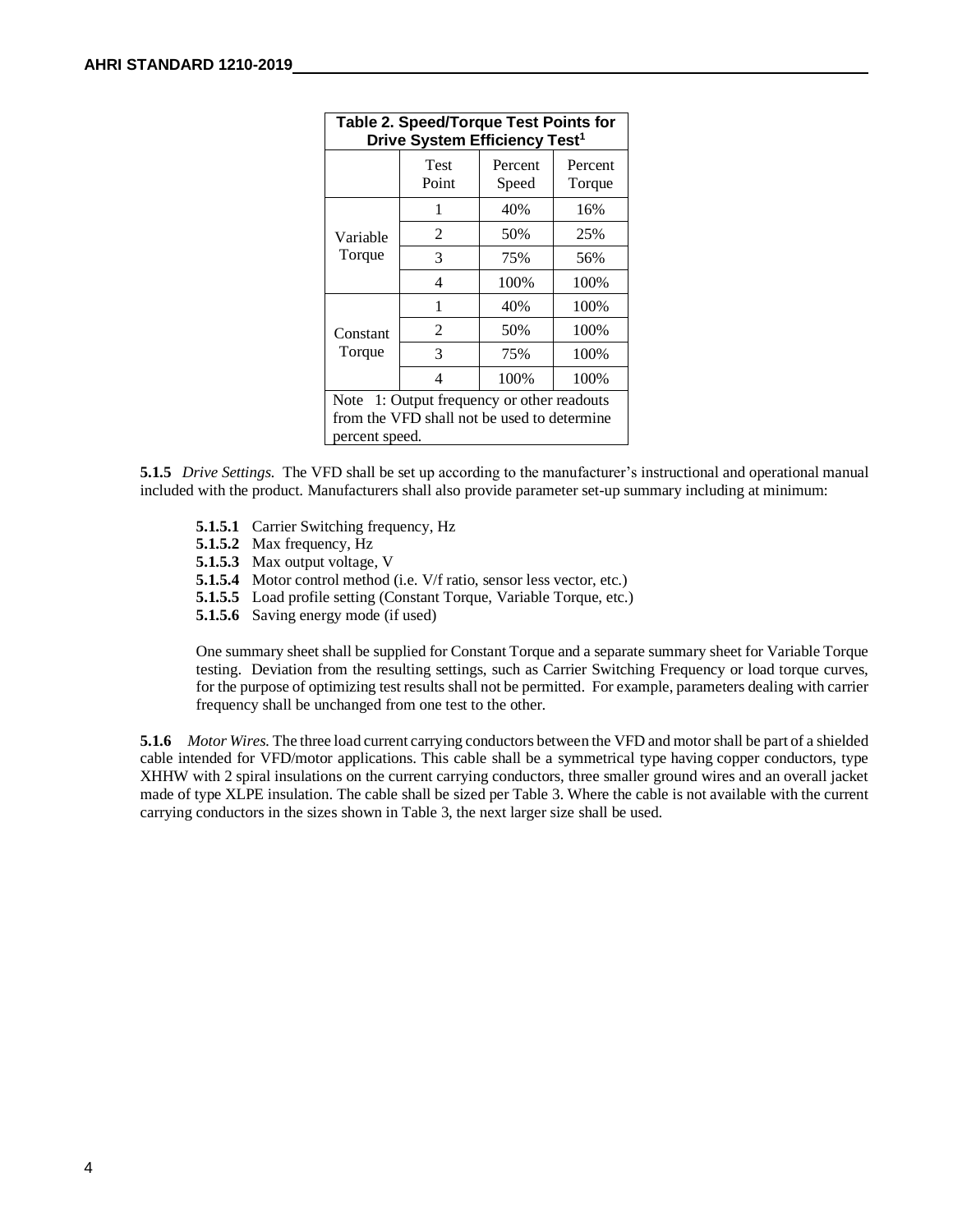| <b>Table 3. VFD to Motor Conductor</b><br>Sizes (AWG) |                                     |                        |                        |
|-------------------------------------------------------|-------------------------------------|------------------------|------------------------|
|                                                       | Supply Voltage (V <sub>s</sub> ), V |                        |                        |
| <b>VFD</b>                                            | 208                                 | 460                    | 575                    |
| Power,<br>hp                                          | Wire<br>Gauge<br>(AWG)              | Wire<br>Gauge<br>(AWG) | Wire<br>Gauge<br>(AWG) |
| 1                                                     | 14                                  | 14                     | 14                     |
| $\overline{2}$                                        | 14                                  | 14                     | 14                     |
| 3                                                     | 14                                  | 14                     | 14                     |
| 5                                                     | 12                                  | 14                     | 14                     |
| 7.5                                                   | 10                                  | 14                     | 14                     |
| 10                                                    | 8                                   | 14                     | 14                     |
| 15                                                    | 6                                   | 10                     | 12                     |
| 20                                                    | 4                                   | 8                      | 10                     |
| 25                                                    | 3                                   | 8                      | 8                      |
| 30                                                    | 2                                   | 6                      | 8                      |
| 40                                                    |                                     | 4                      | 6                      |
| 50                                                    |                                     | 3                      | 4                      |
| 60                                                    |                                     | $\overline{2}$         | 3                      |
| 75                                                    |                                     |                        | $\overline{2}$         |

**5.1.7** *Motor Thermal Equilibrium.* Apply the rated voltage and frequency to the drive and full load torque to the motor until thermal equilibrium is reached. Individual test steps in ANSI/ASHRAE Standard 222 shall indicate whether they are to be conducted at this thermal stabilization temperature.

**5.1.8** *Ambient Temperatures*. The ambient temperature, as measured by ANSI/ASHRAE Standard 41.1, at the VFD vicinity (3 ft. away and not in the exhaust air stream of the VFD) during testing shall be maintained within the range of  $70 °F - 80 °F$ .

**5.1.9** *Reference Equations*. These equations are also used in ANSI/ASHRAE Standard 222.

**5.1.9.1** The Total Harmonic Current Distortion (THD<sub>i</sub>) shall be calculated using Equation 1:

$$
THD_i = \sqrt{\sum_{n=2}^{50} \left(\frac{l_n}{l_1}\right)^2} .100
$$

Where:

 $I_1$  = Fundamental Current  $I_n$  = The value of an Individual Harmonic Current, A (amps)  $THD<sub>i</sub> = Total Harmonic Current Distortion, %$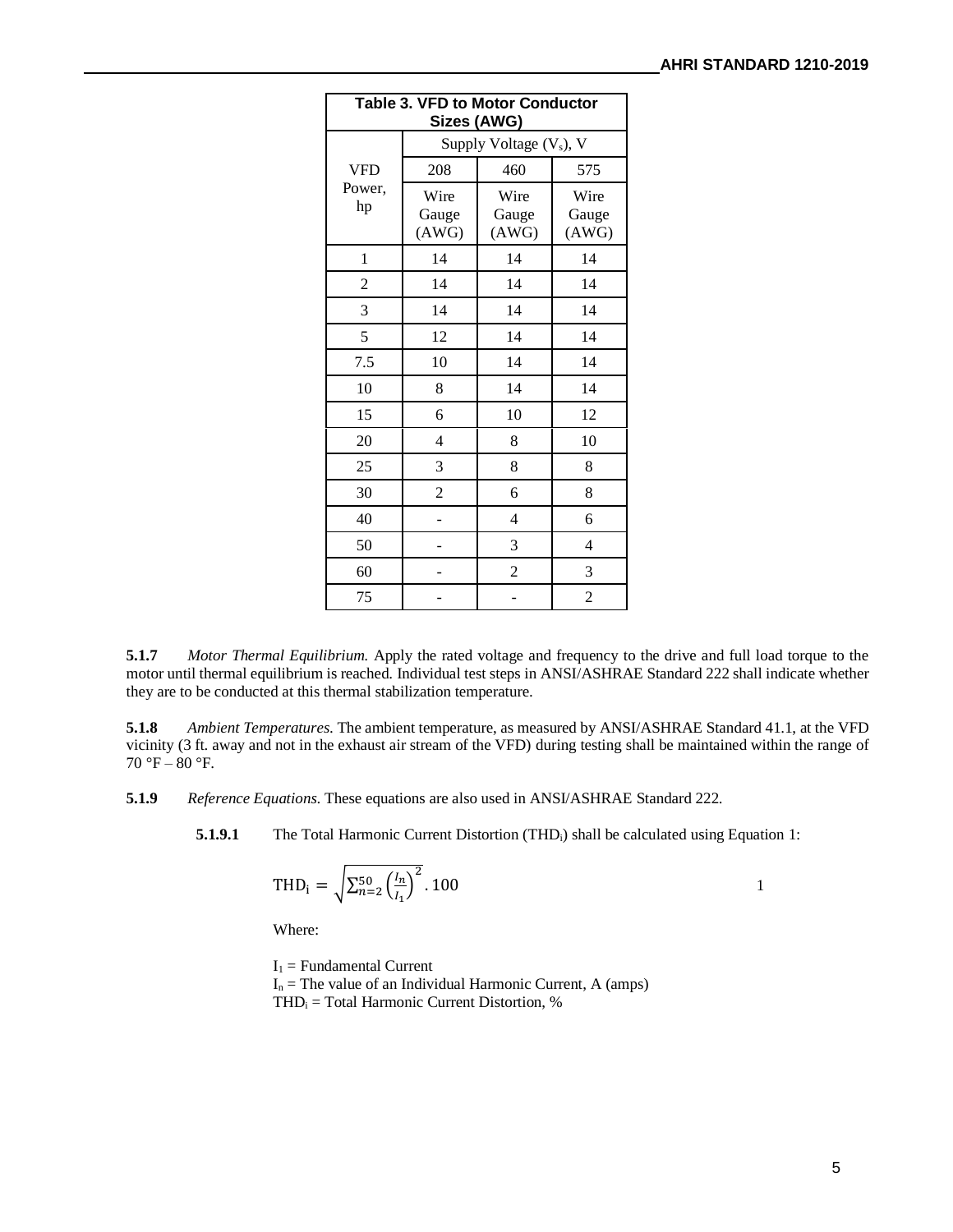**5.1.9.2** The output power (P<sub>out</sub>) shall be calculated using Equation 2:

$$
P_{out} = \frac{\tau \cdot \omega}{K} \tag{2}
$$

Where:

 $P_{out} =$  Output power, hp  $K = 5252$  ft · lb rpm / hp *τ* = Torque, ft · lb  $\omega$  = Speed, rpm

**5.1.9.3** The Drive System Efficiency (η<sub>sys</sub>) shall be calculated using Equation 3:

$$
\eta_{sys} = \frac{P_{out}}{P_{in}}.100
$$

Where:

 $P_{in}$  = Input power, hp *Pout* = Output power, hp  $\eta_{sys}$  = Drive System Efficiency, %

**5.1.9.4** The rated motor torque  $(\tau_{\text{mtr}})$  shall be calculated using Equation 4:

$$
\tau_{mtr} = \frac{P_{mtr} \cdot \mathbf{K}}{\omega_{mtr}} \tag{4}
$$

Where:

 $K = 5252$  ft · lb rpm / hp  $P<sub>mtr</sub>$  = Motor nameplate output power, hp  $\tau_{\text{mtr}}$  = Rated motor torque, ft  $\cdot$  lb *ωmtr* = Motor nameplate speed, rpm

**5.1.9.5** The Impedance (Z) shall be calculated using Equation 5:

$$
Z = \frac{\text{Irated}_{VFD}}{\text{Iscc}_{source}} \cdot 100
$$

Where:

 $Irated<sub>VFD</sub> = VFD$  rated current, A Isccsource = Source short circuit current, A  $Z =$  Impedance, %

**5.1.9.6** The System Losses of the Drive System Efficiency shall be calculated using Equation 6:

 $Loss_{sys} = 100 - \eta_{sys}$  6

Where:

 $Loss_{sys} = System Loss, %$ ηsys = Drive System Efficiency, %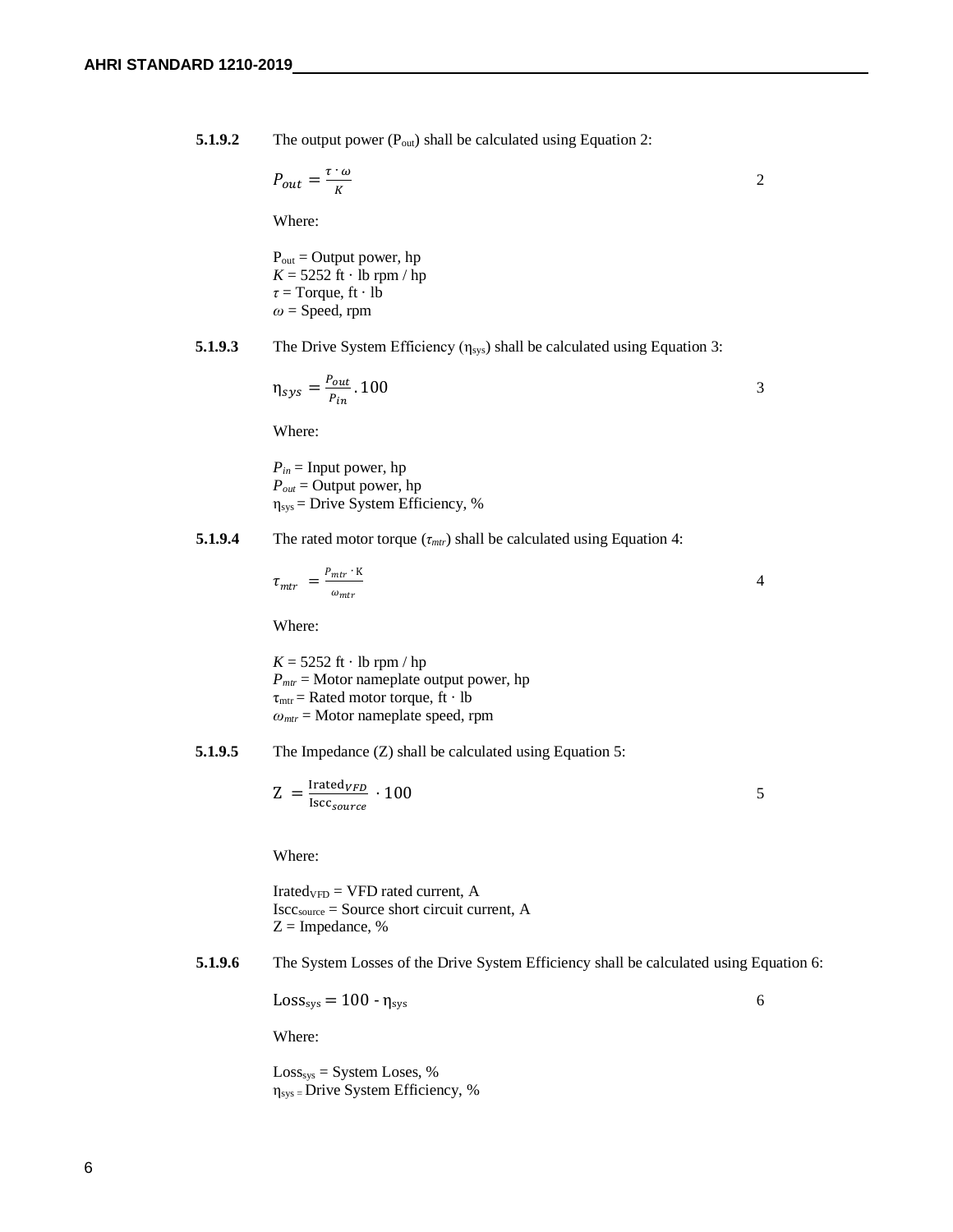#### **Section 6. Rating Requirements**

**6.1** *Published Ratings*. Published Ratings shall include Drive System Efficiency, Motor Insulation Stress, and Power Line Harmonics.

**6.1.1** Drive System Efficiency shall be expressed in terms of % and stated to the nearest 0.5 %.

**6.1.2** Motor Insulation Stress shall be expressed in terms of Peak Voltage and Voltage Rise Time stated to the nearest 10  $V_{peak}$  and 0.01 µsec, respectively.

**6.1.3** Total Harmonic Current Distortion (THD<sub>i</sub>) shall be expressed in terms of % and stated to the nearest 1%.

**6.2** *Standard Ratings.* All Standard Ratings shall be based on combinations of VFDs and motors where the motor voltage and horse power are equivalent to the VFD voltage and horse power in Table 1 and shall be verified by tests in accordance with Section 5.

**6.3** *Application Ratings.* Ratings for non-standard combinations of VFDs and motors shall be based on data determined by test requirements prescribed in Section 5 and conducted in accordance with the method of testing described in ANSI/ASHRAE Standard 222.

Note: Individual harmonics are not covered by this standard, the user is referred to IEC Standard 61000-4-7, IEEE Standard 519 and ISO/IEC Standard 17025:2017.

**6.4** *Tolerances.* To comply with this standard, measured results of any single sample production audit shall be within the following tolerances of the Standard Rating:

**6.4.1** *Drive System Efficiency*. The System Losses of the measured result of the Drive System Efficiency rating shall be less than 120% of the System Losses of the published Drive System Efficiency rating in percent. For example, if the published Drive System Efficiency rating is 90%, the System Losses of the published Drive System Efficiency is 10% as determined from Equation 6. The measured result of the Drive System Efficiency rating shall be greater than 88% or the System Losses of the measured result of the Drive System Efficiency rating shall be less than 12%.

**6.4.2** *Motor Insulation Stress.* The measured result of Peak Voltage rating shall be less than 110% of the published Peak Voltage rating and the measured result of the Voltage Rise Time rating shall not be less than 0.03 μsec below the published Voltage Rise Time rating. For example, if the Peak Voltage rating is 1,000 V, the measured result of the Peak Voltage rating shall be less than 1,100 V. If the published Voltage Rise Time rating is 0.10 μsec, the measured shall be greater than 0.07 μsec.

**6.4.3** *Power Line Harmonics*. The measured result of the Total Harmonic Current Distortion rating at maximum load ratings shall be less than 2% the published value. For example, if the published current distortion at the Total Harmonic Current Distortion is 40%, the measured shall be less than 42%. All Power Line Harmonics shall be reported with a source impedance of 1%.

#### **Section 7. Minimum Data Requirements for Published Ratings**

**7.1** *Minimum Data Requirements for Published Ratings.* As a minimum, Published Ratings shall include Standard Ratings. The following information shall be published for all Standard Ratings:

- **7.1.1** Power Classification, hp, as determined by Table 1
- **7.1.2** Supply Voltage  $(V_s)$ , V, as determined by Table 1
- **7.1.3** Drive System Efficiency, %, as determined by Section 5.1.9.3 and measured at points defined in Table 2
- **7.1.4** Motor Insulation Stress Peak Voltage (V<sub>peak</sub>), V, as defined by Section 3.9
- **7.1.5** Motor Insulation Stress Voltage Rise Time, μsecs, as defined by Section 3.21
- **7.1.6** Power Line Harmonics, Total Harmonic Current Distortion, %, as defined by Sections 3.18 and 5.1.9.1

**7.2** *Rating Claims*. All claims to ratings within the scope of this standard shall include the statement "Rated in accordance with AHRI Standard 1210 (I-P)." All claims to ratings outside the scope of this standard shall include the statement "Outside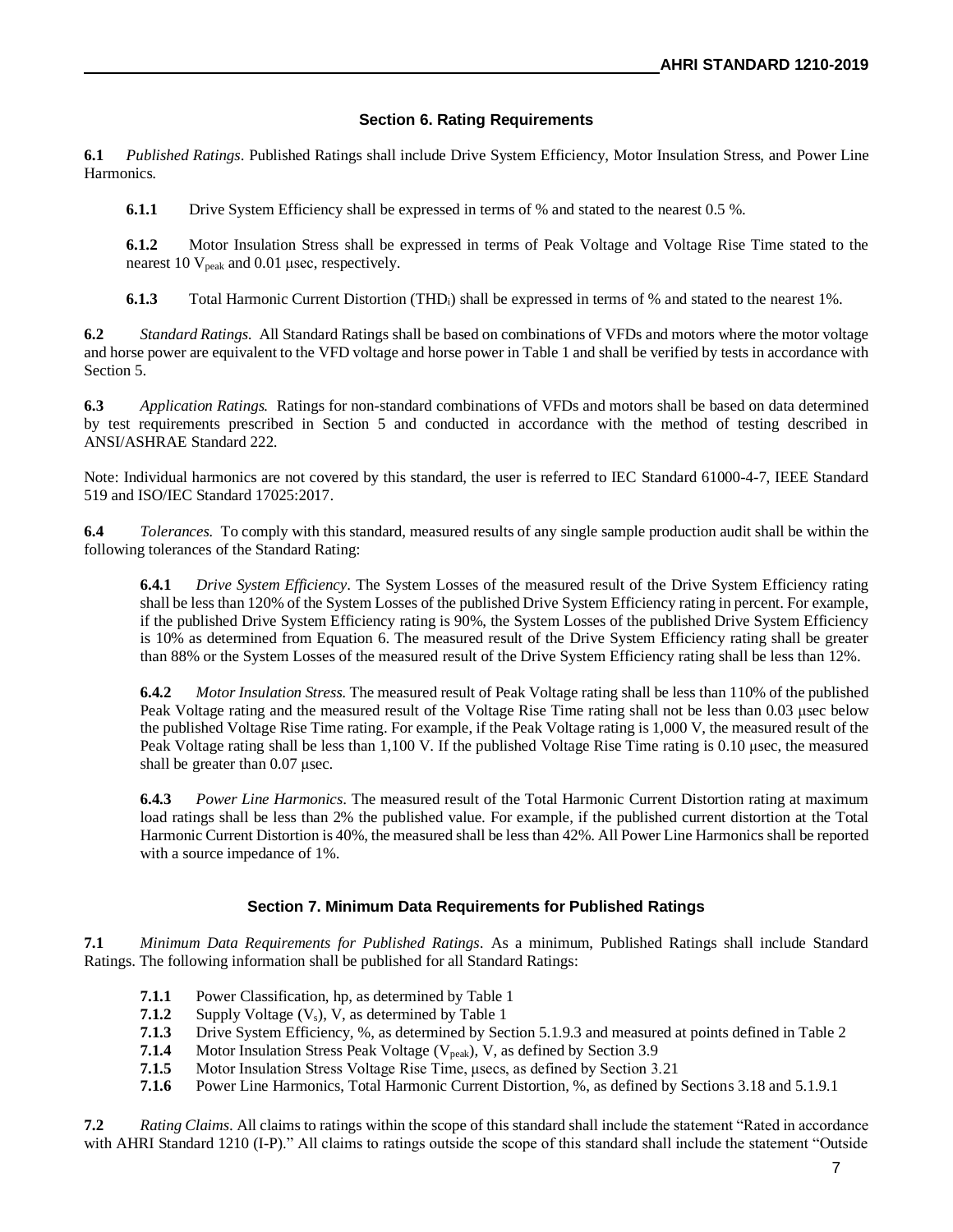the scope of AHRI Standard 1210 (I-P)." Wherever Application Ratings are published or printed, they shall include a statement of the conditions at which the ratings apply.

#### **Section 8. Marking and Nameplate Data**

**8.1** *Marking and Nameplate Data.* As a minimum, the nameplate shall display the manufacturer's name, model designation, and electrical characteristics. Nameplate voltages for 60Hz systems shall include one or more of the equipment nameplate voltage ratings shown in Table 1 of AHRI Standard 110. Nameplate voltages for 50 Hz systems shall include one or more of the utilization voltages shown in Table 1 of IEC Standard 60038.

#### **Section 9. Conformance Conditions**

**9.1** *Conformance*. While conformance with this standard is voluntary, conformance shall not be claimed or implied for products or equipment within the standard's *Purpose* (Section 1) and *Scope* (Section 2) unless such product claims meet all the requirements of the standard and all of the testing and rating requirements are measured and reported in complete compliance with the standard. Any product that has not met all the requirements of the standard cannot reference, state, or acknowledge the standard in any written, oral, or electronic communication.